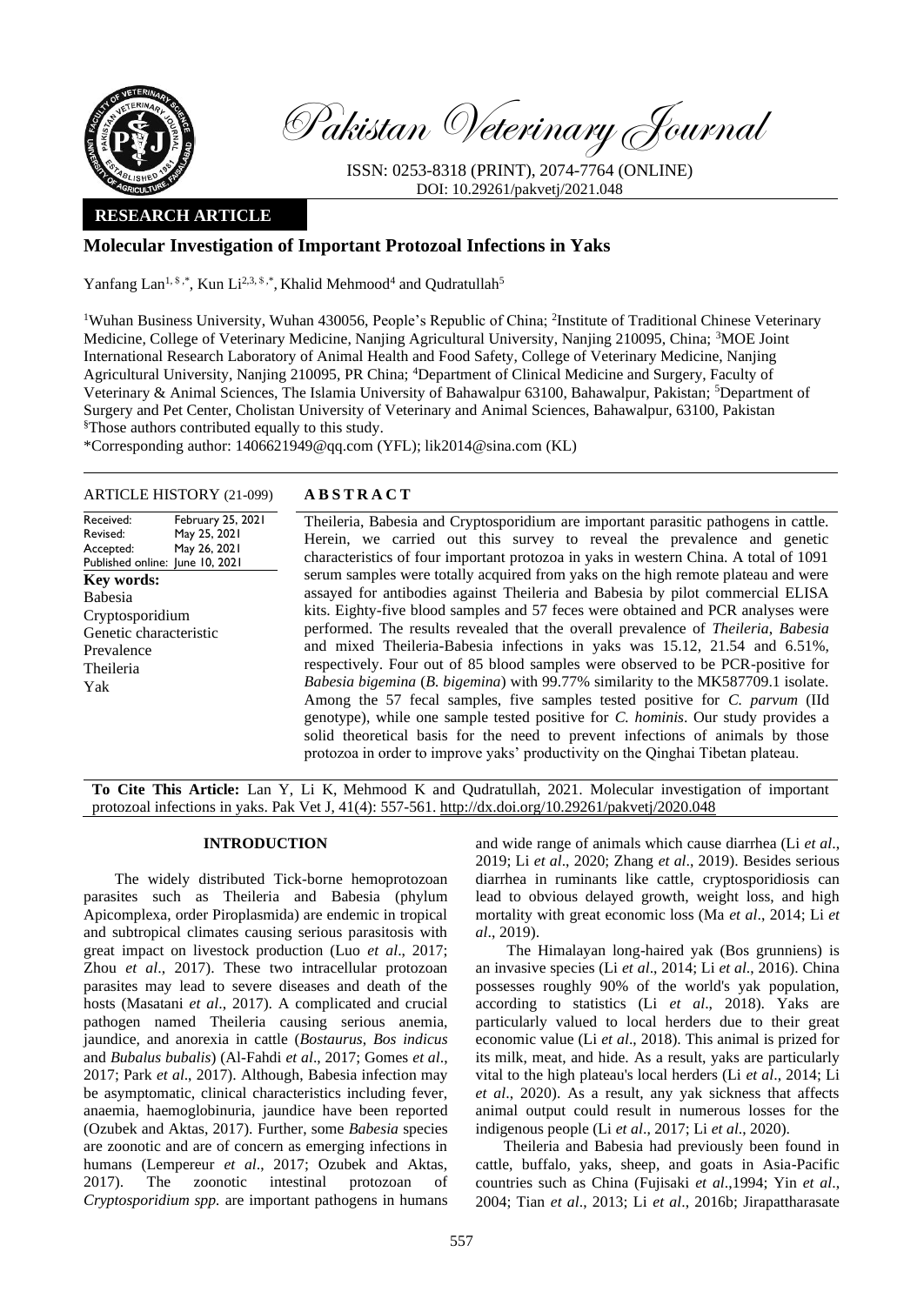*et al*., 2016; Al-Fahdi *et al*., 2017; Li *et al*., 2017; Masatani *et al*., 2017; Park *et al*., 2017; Ozubek and Aktas 2017). Ruminant Theileriosis has been reported as a severe and even lethal disease, which severely limiting the development of the cattle business in northwest China (Li *et al*., 2016b; Luo *et al*., 2017). Previous researches have shown Cryptosporidium spp. in yaks in Qinghai and Tibet (Ma *et al*., 2014; Zhang *et al*., 2019; Li *et al*., 2-020), but nothing is known about yaks in Sichuan's Hongyuan. On the Qinghai-Tibet Plateau, we conducted this study to determine the prevalence and genetic characteristics of four key protozoa in yaks.

## **MATERIALS AND METHODS**

**Ethics statement:** The procedures were carried out with the consent of Huazhong Agricultural University's ethics committee.

**Serum samples:** Blood samples from yaks on the Qinghai-Tibet Plateau (n=1091) were collected from 2013 to 2016. (Fig. 1, Table 1). The gender and age of the yaks were also thoroughly documented. The samples were then centrifuged, and the resulting sera were preserved at - 20°C for future research. Eighty-five blood samples were obtained from yaks in Sichuan in 2018 (Solarbio, China) and stored in sterile tubes with EDTA. Fifty-seven fresh feces were obtained from yaks in Hongyuan, Sichuan in 2019. The fecal samples were shipped on dry ice to the laboratory in Huazhong Agricultural University, Wuhan, China.

**Determination of antibodies against Theileria in yaks:**  The Theileria Ag were examined using the ELISA Kit (Jianlun Biological Pharmaceuticals Co., Ltd, Guangzhou, China).

**Determination of antibodies against Babesia in yaks:**  According to the manufacturer's instructions, all sera samples were screened for Babesia antibodies using a commercial ELISA kit (Cattle Babesia Ag ELISA Kit, Yikang Biological Pharmaceuticals Co., Ltd, Guangzhou, China).

**DNA extraction and** *18S rRNA* **amplification:** A commercial Gentra Puregene DNA purification kit was used to extract genomic DNA (gDNA) from blood and feces samples (Qiagen, China). The amplification of *18S SSU rRNA* of *Babesia*/*Theileria* spp. via PCR (Casati *et al*., 2006), and *Cryptosporidium* spp. via nested PCR (Li *et al*., 2020) were also carried out as previous reported. After electrophoresis, 1.5 percent agarose gels with ethidium bromide were used to examine the PCR amplified products. Purified DNA fragments were sequenced for further study using the Hi-TIANgel Midi Purification Kit (Tiangen Biotech CO., LTD, Beijing, China).

*C. parvum* **subtype analysis:** As previously mentioned, all C. parvum-positive samples were subtyped by PCR and sequenced for the 60-kD glycoprotein (gp60) gene (Feng *et al*., 2019). All of the PCR products were electrophoresed and sequenced using the same strategies.

**Phylogenetic analysis:** To identify the species of *Babesia*  and *Cryptosporidium* found in the samples, phylogenetic analysis was performed by MEGA (Version 7.0) using the neighbor-joining method. While distances between the species were determined using the NJ method. References utilized for *Cryptosporidium spp*. were *C. bovis* (MN696246, MN696243, MF142033.1, KY809003.1), *C. baileyi* (L19068.1), *C. parvum* (L16996.1, MK252646.1), *C. muris* (L19069.1), *C. hominis* (KP280061.1, MK8011 21.1), *C. aviaum* (JQ246415.1), *C. felis* (AF093013.1), *C. meleagridis* (AF381169.1). For *C. parvum* subtype, the reference genes were *C. parvum* Ⅱa (GU214364.1), Ⅱc (GU214366.1), Ⅱd (MK252647.1, GU214367.1, KX3975 63.1, AB777903.1), Ⅱe (GU214369.1). For *Babesia 18S rRNA* were: *B. bigemina* (MK587709.1, MH257709.1), *B. microti* (AB190459.1), *B. canis* (AY072925.1), *B. bovis* (KF928959.1), *B. ovis* (KY867435.1),

**Statistical analysis:** Statistical investigation was conducted out using IBM SPSS Statistics 20.0 via chisquare scale. Statistical significance was described as a probability value of less than 0.05.

#### **RESULTS**

Infections with Theileria, Babesia, and mixed Theileria-Babesia were found in 15.12, 21.54, and 6.51 percent of yaks, respectively (Table 1). The prevalence of Theileria infection in yaks ranged from 5.33 percent to 21.89 percent, with major regional variations ( $\chi$ 2=28.238, P<0.001) (Fig. 1). Babesia infection rates in yaks ranged from 10.14 percent to 28.43 percent, with major variations between regions  $(\chi$ 2=34.736, P<0.001) (Fig. 1). The prevalence of Theileria and Babesia co-infection in yaks ranged from 0 to 13.80%, with major variations between regions (χ2=44.154, P<0.001) (Fig. 1).

Theileria infection in yaks ranged from 7.32 percent to 23.86 percent, with a substantial variation between years (χ2=38.232, P<0.001) (Fig. 2). While, Babesia infection in yaks ranged from 10.98% to 28.61%, with a substantial variation between years  $(\chi^2=30.651,$ P<0.001) (Fig. 2). The prevalence of Theileria and Babesia infection in yaks ranged from 7.28 to 10.78%, with a distinct difference between the years ( $\gamma$ 2=20.799, P<0.001) (Fig. 2).

Theileria infection was found in 13.23 percent of male yaks and 16.36 percent of female yaks, respectively (Fig. 3). Babesia infection was found in 16.71 percent of male yaks and 24.70 percent of female yaks, respectively, with a significant difference between the genders  $(\chi^2=9.853, P=0.002<0.01)$  (Fig. 3). The prevalence of co-infection of Theileria and Babesia in yaks was 6.73 and 6.36% in male and female yaks, respectively (Fig. 3).

**Table 1:** The seroprevalence of Theileria and Babesia infection in yaks on the Qinghai Tibetan plateau

| Sample<br>No. | Theileria    | <b>Babesia</b> | Theileria+Babesia |
|---------------|--------------|----------------|-------------------|
|               | Positive No. | Positive No.   | Positive No.      |
|               | (Prevalence) | (Prevalence)   | (Prevalence)      |
| 1091          | 165(15.12%)  | 235 (21.54%)   | 71 (6.51%)        |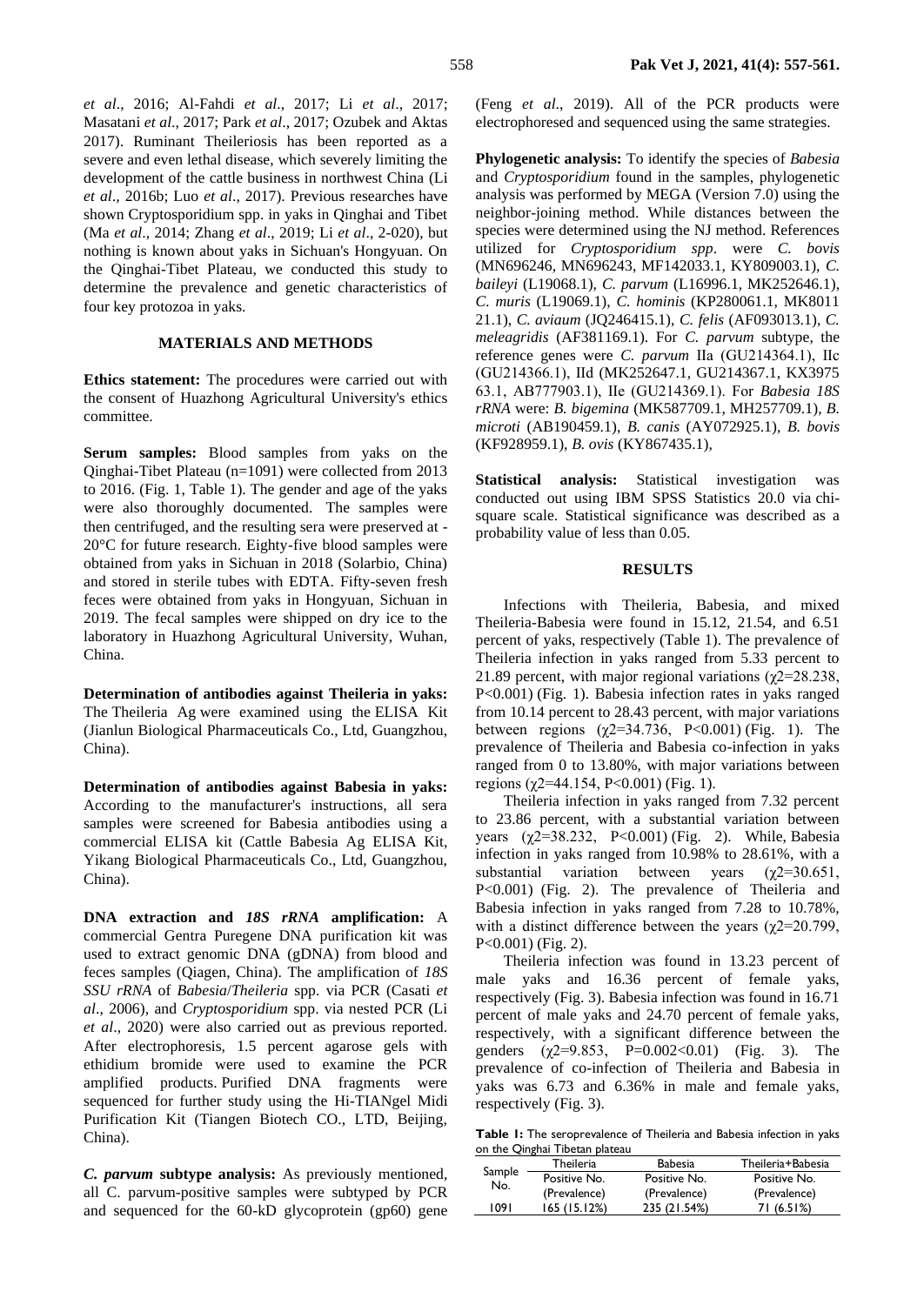

Fig 1: The seroprevalence of Theileria and Babesia infection in yaks in different regions on the Qinghai Tibetan plateau. <sup>a</sup>The prevalence of Theileria infection in yaks was significant between different regions on the Qinghai Tibetan plateau ( $χ$ 2=28.238, P<0.001). <sup>b</sup>The prevalence of Babesia infection in yaks was significant between different regions on the Qinghai Tibetan plateau ( $χ2=34.736$ , P<0.001). The prevalence of co-infection of Theileria and Babesia in yaks was significant between different regions on the Qinghai Tibetan plateau (χ2=44.154, P<0.001).



**Fig 2.** The seroprevalence of Theileria and Babesia infection in yaks in different years on the Qinghai Tibetan plateau. <sup>a</sup>The prevalence of Theileria infection in yaks was significant between different years on the Qinghai Tibetan plateau (χ2=38.232, P<0.001). <sup>b</sup>The prevalence of Babesia infection in yaks was significant between different years on the Qinghai Tibetan plateau ( $\chi$ 2=30.651, P<0.001). The prevalence of coinfection of Theileria and Babesia in yaks was significant between different years on the Qinghai Tibetan plateau (χ2=20.799, P<0.001).



**Fig 3.** The seroprevalence of Theileria and Babesia infection in yaks in different genders on the Qinghai Tibetan plateau. <sup>a</sup>The prevalence of Babesia infection in yaks was significant between male and female yaks on the Qinghai Tibetan plateau (χ2=9.853, *p*=0.002<0.01).





**Fig 4:** The seroprevalence of Theileria and Babesia infection in yaks in different ages on the Qinghai Tibetan plateau. <sup>a</sup>The prevalence of Theileria infection in yaks was significant between different years on the Qinghai Tibetan plateau (χ2=17.595, p=0.001<0.01). <sup>b</sup>The prevalence of Babesia infection in yaks was significant between different years on the Qinghai Tibetan plateau (χ2=13.233, p=0.004<0.01). The prevalence of co-infection of Theileria and Babesia in yaks was significant between different years on the Qinghai Tibetan plateau (χ2=20.224, P<0.001).

Theileria incidence rates ranged from 0% to 17.79 percent depending on age, with a large disparity between the ages of yaks  $(\gamma2=17.595, p=0.001<0.01)$  (Fig. 4). Babesia incidence rate ranged from 6.82 percent to 26.39 percent, with a large variation in age  $(\chi^2=13.233,$  $p=0.004<0.01$ ) (Fig. 4). The positive prevalence of Theileria and Babesia co-infection ranged from 0 to 10.30 percent, with a large differential between ages  $(\gamma 2=20.224, P<0.001)$  (Fig. 4).

From all the 85 samples, 4 (4.71%) PCR-positive samples were found and the representative corresponding sequence was deposited in NCBI database with GenBank accession number: MW040568. The existence of B. bigemina in yaks was found by phylogenetic tree research (Fig. 5). The homology of MW040568 was 99.77% to MK587709.1 (https://blast.ncbi.nlm.nih.gov/Blast.cgi? PROGRAM=blastn&PAGE\_TYPE=BlastSearch&LINK\_ LOC=blasthome). From the 57 fecal samples, both *C. parvum* (n=5) and *C. hominis* (n=1) were observed (Fig. 6A). The representative corresponding sequences were deposited in NCBI database with GenBank accession number: MN810061 and MN810072. The current *C. parvum* isolate was identified to Ⅱd through gene subtype analysis (Fig. 6B).

#### **DISCUSSION**

Cattle production is the third largest national agricultural commodity in China, with over 100 million cattle raised annually, thanks to the country's socioeconomic development over the last two decades (Li *et al*., 2016a; Li *et al*., 2017; Li *et al*., 2020). As a result, epidemiological surveys of economically important diseases in domestic animals are extremely important and necessary (Li *et al*., 2017).

> **Fig 5:** Phylogenetic tree for *Babesia spp.* based on partial *18S rRNA* gene sequences was constructed using the neighbor-joining method with Kimura twoparameter analysis and bootstrap analysis of 1000 replicates. The numbers on the branches indicate the percentage of replicates that reproduced the topology for each clad. The black cattle indicate the sequences acquired from the current study.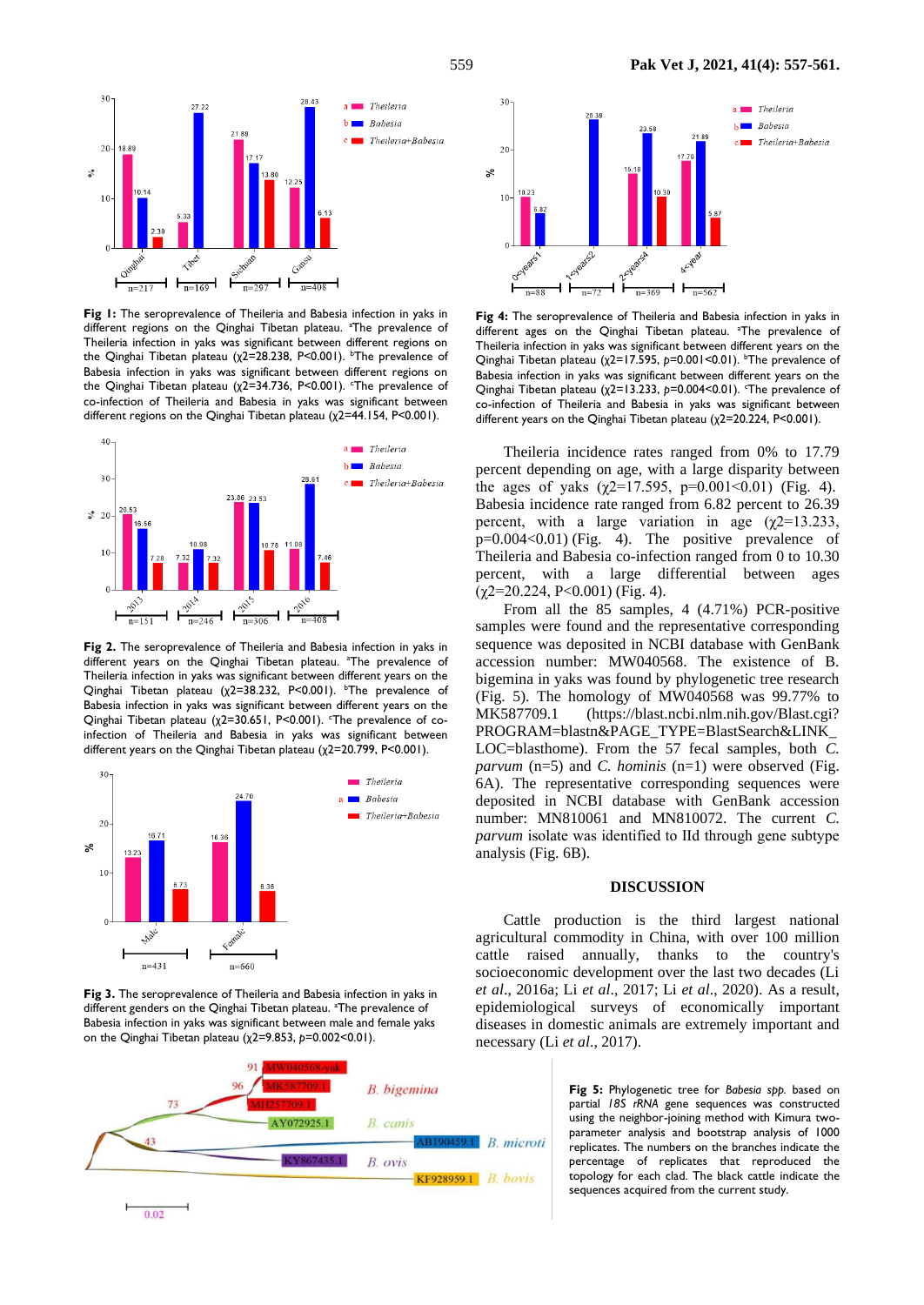

**Fig 6:** Phylogenetic tree for *Cryptosporidium spp.* based on partial *18S rRNA* gene sequences (A) and *C. parvum* genotypes based on gp60 gene sequences (B) were constructed using the neighbor-joining method with Kimura two-parameter analysis and bootstrap analysis of 1000 replicates. The numbers on the branches indicate the percentage of replicates that reproduced the topology for each clad. The black cattle indicate the sequences acquired from the current study.

The high morbidity and mortality in calves and exotic cattle make bovine theileriosis a significant impediment to the cattle industry's growth (Jirapattharasate *et al*., 2017). The prevalence of bovine theileriosis (15.12%) in the current study was comparable to that of theileriosis in cattle in Tanzania (14.2%) (Kerario *et al*., 2017) and West Azarbaijan, Iran (18.65%). (Narimani *et al*., 2017). However, the prevalence in this study was significantly lower than that seen in 11 Chinese provinces, ranging from 84.1 percent to 98.3 percent (Li *et al*., 2016b), and 69.2 percent in Malaysian cattle (Kho *et al*., 2017). The prevalence of Theileria infection in yaks in different regions was significantly different (P<0.001) (Fig 1.), This is in line with the findings in Tanzanian cattle and Chinese goats (Kerario *et al*., 2017; Luo *et al*., 2017). The prevalence of Theileria infection in yaks differed significantly between years (P<0.001) (Fig. 2), indicating a gradual rise in infection rate. There was no substantial difference in Theileria infection prevalence between genders (p>0.05) (Fig. 3), which was consistent with findings in cattle in Tanzania and goats in China (Luo *et al*., 2017; Gunasekara *et al*., 2019). The current and previous findings may indicate that there is no connection between Theileria prevalence and animal gender. There was a major difference in Theileria infection prevalence in yaks of different ages  $(P<0.01)$  (Fig. 4), which differs from the findings recorded in cattle in Tanzania (Kerario *et al*., 2017). The prevalence of Theileria was higher in sexually mature yaks, according to the current research, and the prevalence of Theileria was higher in animals over the age of two years.

The overall prevalence of Babesia infection in yaks was 21.54 percent in this study, which was similar to the prevalence of Babesia infection in Sri Lankan cattle (19.0 percent) (Gunasekara *et al*., 2019), white yaks (17.76 percent) (Qin *et al*., 2015), and cattle (20.7 percent) in China (Niu *et al*., 2015). However, the prevalence rate of Babesia in yaks is higher than in sheep and goats in China (12.9 percent), wild animals in northern Australia (5.3 percent), and cattle in northern and north-eastern Thailand (9.1 percent), according to the current analysis (Niu *et al*., 2016; Jirapattharasate *et al*., 2017; Barbosaa *et al*., 2017). Babesia infection in yaks was found to be different in each of the four regions studied (Fig. I). It's possible that

the cause is due to variations in geography, environment, and tick behavior (Luo *et al*., 2017; Li *et al*., 2017). From 2013 to 2016, the incidence of Babesia infection in yaks increased dramatically (Fig. 2), indicating that the disease was circulating in yaks. Female yaks had a significantly higher incidence of Babesia infection than male yaks (Fig. 3). Babesia was found to be more prevalent in yaks after weaning, while Theileria was found to be more prevalent in animals aged one year and up (Fig. 4). The prevalence of Theileria and Babesia co-infection in yaks was 6.51 percent, which was similar to the prevalence in cattle in Thailand (3.0%). (Jirapattharasate *et al*., 2017). There were no major variations in Theileria and Babesia coinfection in yaks across provinces, ages, or years (Fig. 1,  $2, 4)$ 

In the current study, only *B. bigemina* (4/85) was identified (Fig. 5), which may be due to the limited number of samples, and also those samples were collected in winter when the vector ticks were inactive (Barbosaa *et al*., 2017). Previous studies reported *B. bigemina* in white yaks (Qin *et al*., 2015), *B. bovis* in black yaks (Niu *et al*., 2015), so we confirmed that *B. bigemina* also infects black yaks. The infected yaks may recover but remain carriers of Theileria and Babesia, thus act as reservoirs for tick infection (Cortés *et al*., 2017). The gregarious yaks are in habitants with abundant wild animals such as Pika, Tibetan sheep, snow leopard, argali, sika deer etc. (Li *et al*., 2014) that may contribute to the spread of Theileria and Babesia on the high plateau, with enormous economic losses to livestock and serious threat to wildlife in those areas. Ticks are abundant on the plateau, with a previous study reporting that 32.9% (5 600/ 17 019) of Tibetan sheep were infested with ticks resulting in mortality of 43.2% (Chen *et al*., 2015). The increase in the prevalence of Theileria and Babesia among free-range yaks may be related to increased activity of ticks due to increasing climatic temperatures on the plateau.

Previously, *C. bovis, C. ubiquitum, C. andersoni, C. ryanae*, and *C. xiaoi* were mostly found in yaks on plateau (Ma *et al*., 2014; Zhang *et al*., 2019; Li *et al*., 2020), with one study reporting *C. parvum* and *C. hominis* in yaks in Qinghai (Wang *et al*., 2018). *C. parvum* and *C. hominis* were discovered in yaks in Hongyuan, Sichuan, that were phylogenetically similar to previous isolates (Fig. 6). *C.*